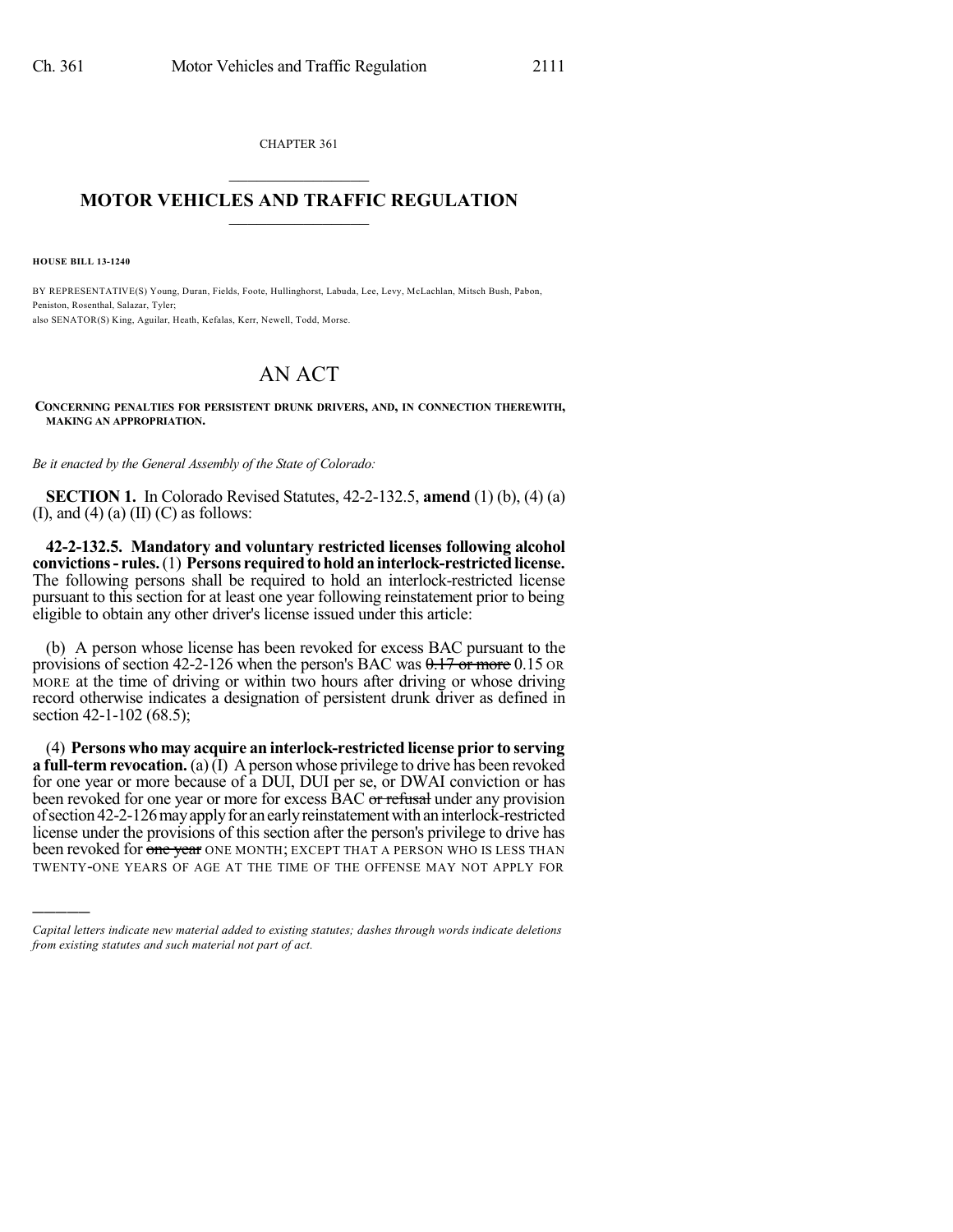EARLY REINSTATEMENT UNTIL HIS OR HER LICENSE HAS BEEN REVOKED FOR ONE YEAR. APERSON WHOSE PRIVILEGE TO DRIVE HAS BEEN REVOKED FOR ONE YEAR OR MORE BECAUSE OF A REFUSAL MAY APPLY FOR AN EARLY REINSTATEMENT WITH AN INTERLOCK-RESTRICTED LICENSE UNDER THE PROVISIONS OF THIS SECTION AFTER THE PERSON'S PRIVILEGE TO DRIVE HAS BEEN REVOKED FOR TWO MONTHS; EXCEPT THAT A PERSON WHO IS LESS THAN TWENTY-ONE YEARS OF AGE AT THE TIME OF THE OFFENSE MAY NOT APPLY FOR EARLY REINSTATEMENT UNTIL HIS OR HER LICENSE HAS BEEN REVOKED FOR ONE YEAR. Except for first-time offenders as provided in subparagraph (II) of this paragraph (a) or for persistent drunk drivers as provided in subsection (3) of this section, the restrictions imposed pursuant to this section shall remain in effect for the longer of one year or the total time period remaining on the license restraint prior to early reinstatement.

(II) (C) **Financial assistance for first-time offenders and persistent drunk drivers.** The department shall establish a program to assist persons who apply for an interlock-restricted license pursuant to this subparagraph (II) OR PURSUANT TO SUBPARAGRAPH (I) OF PARAGRAPH (a) OF THIS SUBSECTION (4) and who are unable to pay the full cost of an approved ignition interlock device. The program shall be funded from the first time drunk driving offender account in the highway users tax fund established pursuant to section  $42 - 2 - 132$  (4) (b) (II).

**SECTION 2.** In Colorado Revised Statutes, 42-1-102, **amend** (68.5) as follows:

**42-1-102. Definitions.** As used in articles 1 to 4 of this title, unless the context otherwise requires:

(68.5) (a) "Persistent drunk driver" means any person who:

(I) Has been convicted of or had his or her driver's license revoked for two or more alcohol-related driving violations;

(II) who Continues to drive after a driver's license or driving privilege restraint has been imposed for one or more alcohol-related driving offenses;

(III) or who Drives a motor vehicle while the amount of alcohol in such person's blood, as shown by analysis of the person's blood or breath, was  $0.17$  or more  $0.15$ OR MORE grams of alcohol per one hundred milliliters of blood or  $0.17$  or more 0.15 OR MORE grams of alcohol pertwo hundred ten liters of breath at the time of driving or within two hours after driving; OR

(IV) REFUSES TO TAKE OR COMPLETE, OR TO COOPERATE IN THE COMPLETING OF, A TEST OF HIS OR HER BLOOD, BREATH, SALIVA, OR URINE AS REQUIRED BY SECTION 18-3-106 (4) OR 18-3-205 (4), C.R.S., OR SECTION 42-4-1301.1 (2).

(b) Nothing in this subsection (68.5) shall be interpreted to affect the penalties imposed under this title for multiple alcohol- or drug-related driving offenses, including, but not limited to, penalties imposed for violations under sections 42-2-125 (1) (g) and (1) (i) and  $\overline{42}$ -2-202 (2).

**SECTION 3.** In Colorado Revised Statutes, 42-2-126, **amend** (4) (d) (II) (A) as follows: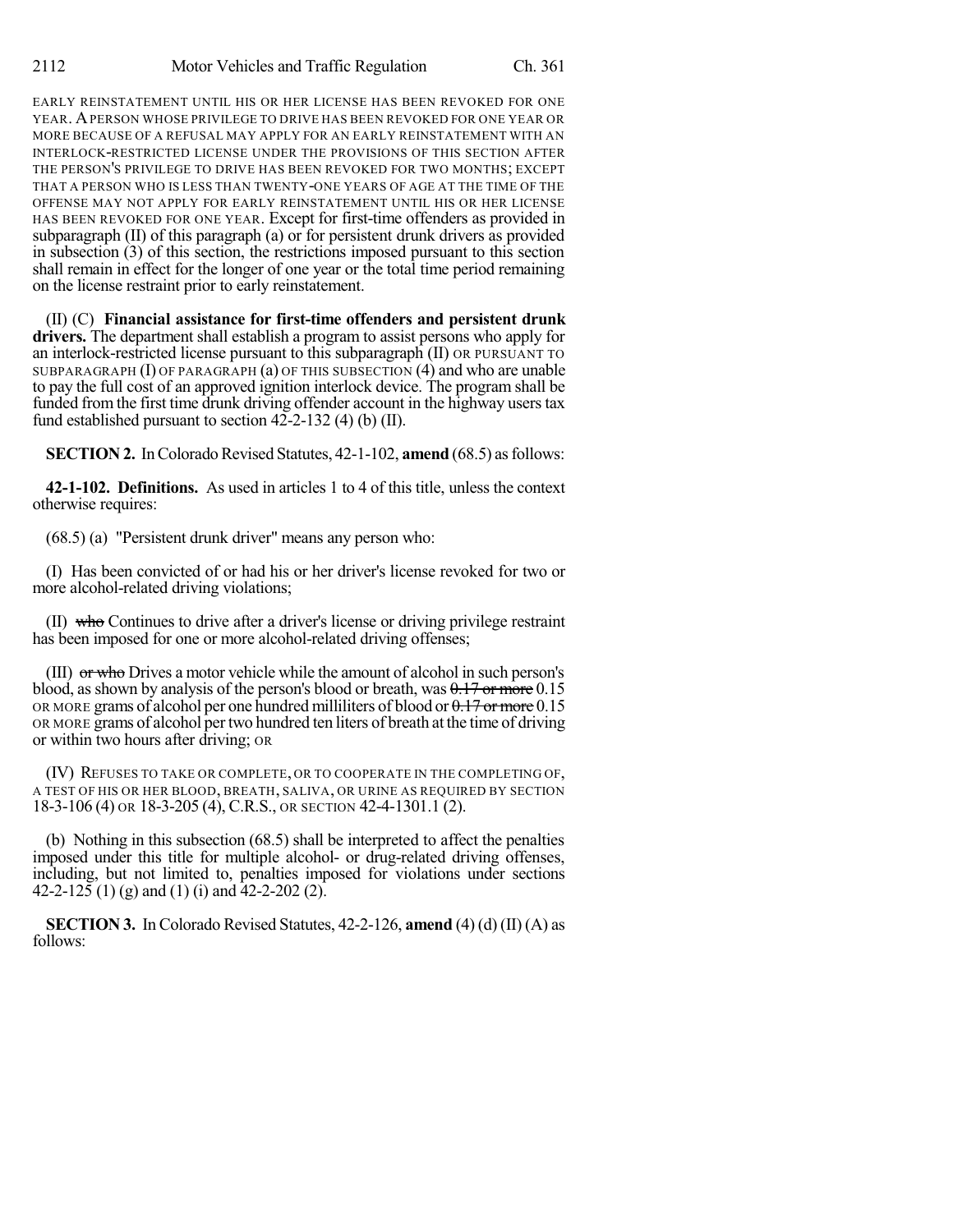**42-2-126. Revocation of license based on administrative determination.** (4) **Multiple restraints and conditions on driving privileges.** (d) (II) (A) If a person was determined to be driving with excess BAC and the person had a BAC that was  $0.17$  or more 0.15 OR MORE or if the person's driving record otherwise indicates a designation as a persistent drunk driver as defined in section 42-1-102 (68.5), the department shall require the person to complete a level II alcohol and drug education and treatment program certified by the unit in the department of human services that administers behavioral health programs and services, including those related to mental health and substance abuse, pursuant to section 42-4-1301.3 as a condition to restoring driving privileges to the person and, upon the restoration of driving privileges, shall require the person to hold a restricted license requiring the use of an ignition interlock device pursuant to section 42-2-132.5 (1) (b).

**SECTION 4.** In Colorado Revised Statutes,  $42-2-132$ , **amend**  $(2)(a)(II)(B)$  and  $(4)$  (b) (II) (B) as follows:

**42-2-132. Period of suspension or revocation.** (2) (a) (II) (B) Ifthe person was determined to be in violation of section 42-2-126 (3) (a) and the person had a BAC that was  $0.17$  or more 0.15 OR MORE at the time of driving or within two hours after driving, or if the person's driving record otherwise indicates a designation as a persistent drunk driver as defined in section 42-1-102 (68.5), the department shall require the person to complete a level II alcohol and drug education and treatment program certified by the unit in the department of human services that administers behavioral health programs and services, including those related to mental health and substance abuse, pursuant to section 42-4-1301.3, AND, UPON THE RESTORATION OF DRIVING PRIVILEGES, SHALL REQUIRE THE PERSON TO HOLD A RESTRICTED LICENSE REQUIRING THE USE OF AN IGNITION INTERLOCK DEVICE PURSUANT TO SECTION 42-2-132.5 (1) (b).

(4) (b) All restoration fees collected pursuant to this subsection (4) shall be transmitted to the state treasurer, who shall credit:

 $(II)(B)$  The moneys in the account shall be subject to annual appropriation by the general assembly on and after January 1, 2009, first to the department of revenue to pay its costs associated with the implementation of House Bill 08-1194, as enacted at the second IN 2008, regular session, of the sixty-sixth general assembly AND TO PAY ITS COSTS ASSOCIATED WITH THE IMPLEMENTATION OF HOUSE BILL 13-1240, ENACTED IN 2013; second, to the department of revenue to pay a portion of the costs for an ignition interlock device as described by section 42-2-132.5 (4) (a) (II) (C) for a first time drunk driving offender who is unable to pay the costs of the device; THIRD, TO THE DEPARTMENT OF REVENUE TO PAY A PORTION OF THE COSTS FOR AN IGNITION INTERLOCK DEVICE FOR A PERSISTENT DRUNK DRIVER WHO IS UNABLE TO PAY THE COSTS OF THE DEVICE AND WHO INSTALLS THE IGNITION INTERLOCK DEVICE ON HIS OR HER VEHICLE ON OR AFTER JANUARY 1,2014; and then to provide two million dollars to the department of transportation for high visibility drunk driving enforcement pursuant to section 43-4-901,C.R.S. Anymoneysin the account not expended for these purposes may be invested by the state treasurer as provided by law. All interest and income derived from the investment and deposit of moneys in the account shall be credited to the account. At the end of each fiscal year, any unexpended and unencumbered moneys remaining in the account shall remain in the account and shall not be credited or transferred to the general fund,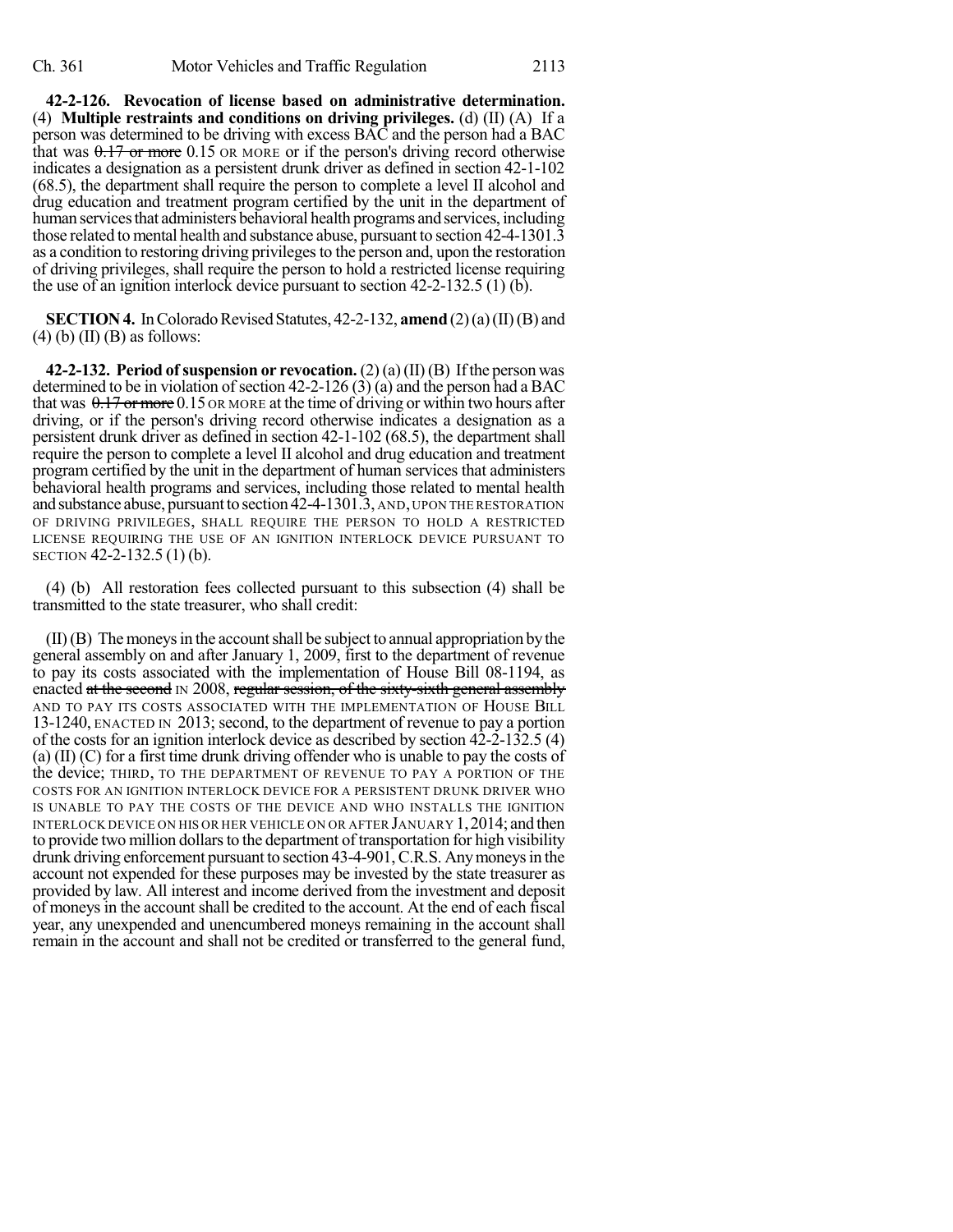the highway users tax fund, or another fund.

**SECTION 5.** In Colorado Revised Statutes, 42-2-126, **amend** (3) (c) (I), (4) (a) (I), (4) (a) (III), and (4) (b) (I); and **add** (4) (a) (V) as follows:

**42-2-126. Revocation of license based on administrative determination.** (3) **Revocation of license.** (c) **Refusal.** (I) EXCEPT AS PROVIDED IN SECTION 42-2-132.5 (4), the department shall revoke the license of a person for refusal for one year for a first violation, two years for a second violation, and three years for a third orsubsequent violation; except that the period of revocation shall be at least three years if the person was driving a commercial motor vehicle that was transporting hazardous materials as defined in section 42-2-402 (7).

(4) **Multiple restraints and conditions on driving privileges.** (a) (I) Except as otherwise provided in this paragraph (a), a revocation imposed pursuant to this section FOR AN OFFENSE COMMITTED BEFORE JANUARY 1, 2014, shall run consecutively and not concurrently with any other revocation imposed pursuant to this section.

(III) (A) If a license is revoked for refusal FOR AN OFFENSE COMMITTED BEFORE JANUARY 1, 2014, the revocation shall not run concurrently, in whole or in part, with any previous or subsequent suspensions, revocations, or denials that may be provided for by law, including but not limited to any suspension, revocation, or denial that results from a conviction of criminal charges arising out of the same occurrence for a violation of section 42-4-1301. Any revocation for refusal shall not preclude other action that the department is required to take in the administration of this title.

(B) IF A LICENSE IS REVOKED FOR REFUSAL FOR AN OFFENSE COMMITTED ON OR AFTER JANUARY 1, 2014, AND THE PERSON IS ALSO CONVICTED ON CRIMINAL CHARGES ARISING OUT OF THE SAME OCCURRENCE FOR DUI, DUI PER SE, DWAI, OR UDD, BOTH THE REVOCATION UNDER THIS SECTION AND ANY SUSPENSION, REVOCATION, CANCELLATION, OR DENIAL THAT RESULTS FROM THE CONVICTION SHALL BE IMPOSED, BUT THE PERIODS SHALL RUN CONCURRENTLY. THE TOTAL PERIOD OF REVOCATION, SUSPENSION, CANCELLATION, OR DENIAL SHALL NOT EXCEED THE LONGER OF THE TWO PERIODS.

(V) ANY REVOCATION FOR REFUSAL SHALL NOT PRECLUDE OTHER ACTION THAT THE DEPARTMENT IS REQUIRED TO TAKE IN THE ADMINISTRATION OF THIS TITLE.

(b) (I) The periods of revocation specified in subsection (3) of this section are intended to be minimum periods of revocation for the described conduct. EXCEPT AS DESCRIBED IN SECTION 42-2-132.5, a license shall not be restored under any circumstances, and a probationary license shall not be issued, during the revocation period.

**SECTION 6.** In Colorado Revised Statutes, 42-2-132, **amend** (4) (b) (II) (B) as follows:

**42-2-132. Period of suspension or revocation.** (4) (b) All restoration fees collected pursuant to this subsection (4) shall be transmitted to the state treasurer,